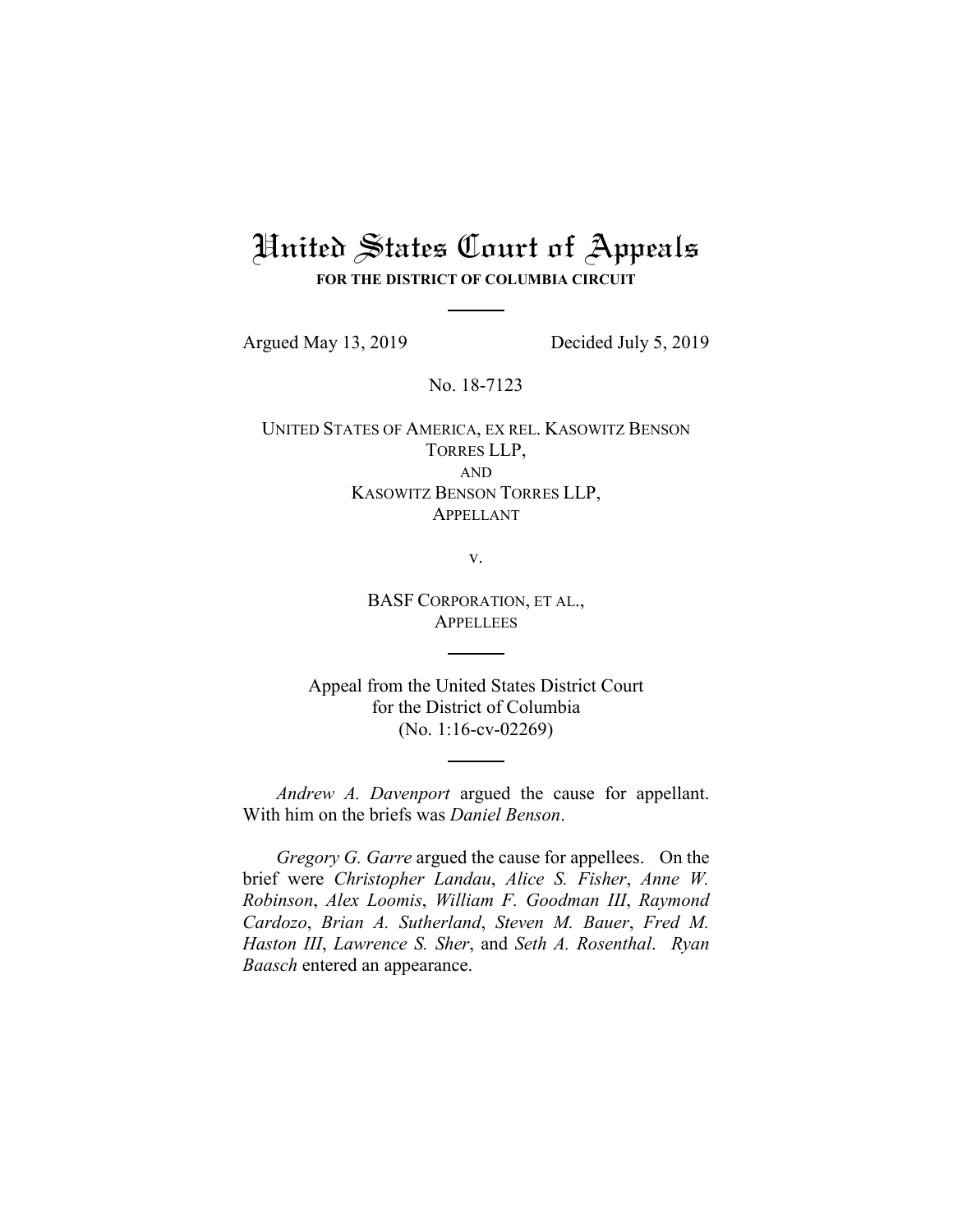Before: HENDERSON, SRINIVASAN and PILLARD, *Circuit Judges*.

Opinion for the Court filed by *Circuit Judge* HENDERSON.

KAREN LECRAFT HENDERSON, *Circuit Judge*: "Pecunia non satiat avaritiam, sed inritat" translates from Latin to English as "money doesn't satisfy greed; it stimulates it." This case teaches that money also stimulates legal artifice. For over one hundred and fifty years, the False Claims Act (FCA) has imposed civil liability on anyone who defrauds the federal government of money or property. *See generally* Act of March 2, 1863, ch. 67, 12 Stat. 696 (1863) (codified as amended at 31 U.S.C. §§ 3729 *et seq.*). A third party—a relator—may bring an FCA lawsuit on behalf of the government and collect a substantial bounty if he prevails. *See* 31 U.S.C. § 3730(b), (d). Today we review a relator's novel theory of FCA liability.

The law firm Kasowitz Benson Torres LLP (Kasowitz) alleges that a handful of large chemical manufacturers violated the Toxic Substances Control Act, Pub. L. No. 94-469, 90 Stat. 2003 (1976) (codified as amended at 15 U.S.C. §§ 2601 *et seq.*) (TSCA), by repeatedly failing to inform the United States Environmental Protection Agency (EPA) of information regarding the dangers of isocyanate chemicals. Kasowitz claims the defendant-chemical manufacturers' failure to disclose and subsequent actions deprived the government of property (substantial risk information) and money (TSCA civil penalties and contract damages). Kasowitz demands billions of dollars in damages, even though the government openly supports the defendants. The district court dismissed its lawsuit. Kasowitz now appeals, asking us to become the first court to recognize FCA liability based on the defendants' failure to meet a TSCA reporting requirement and on their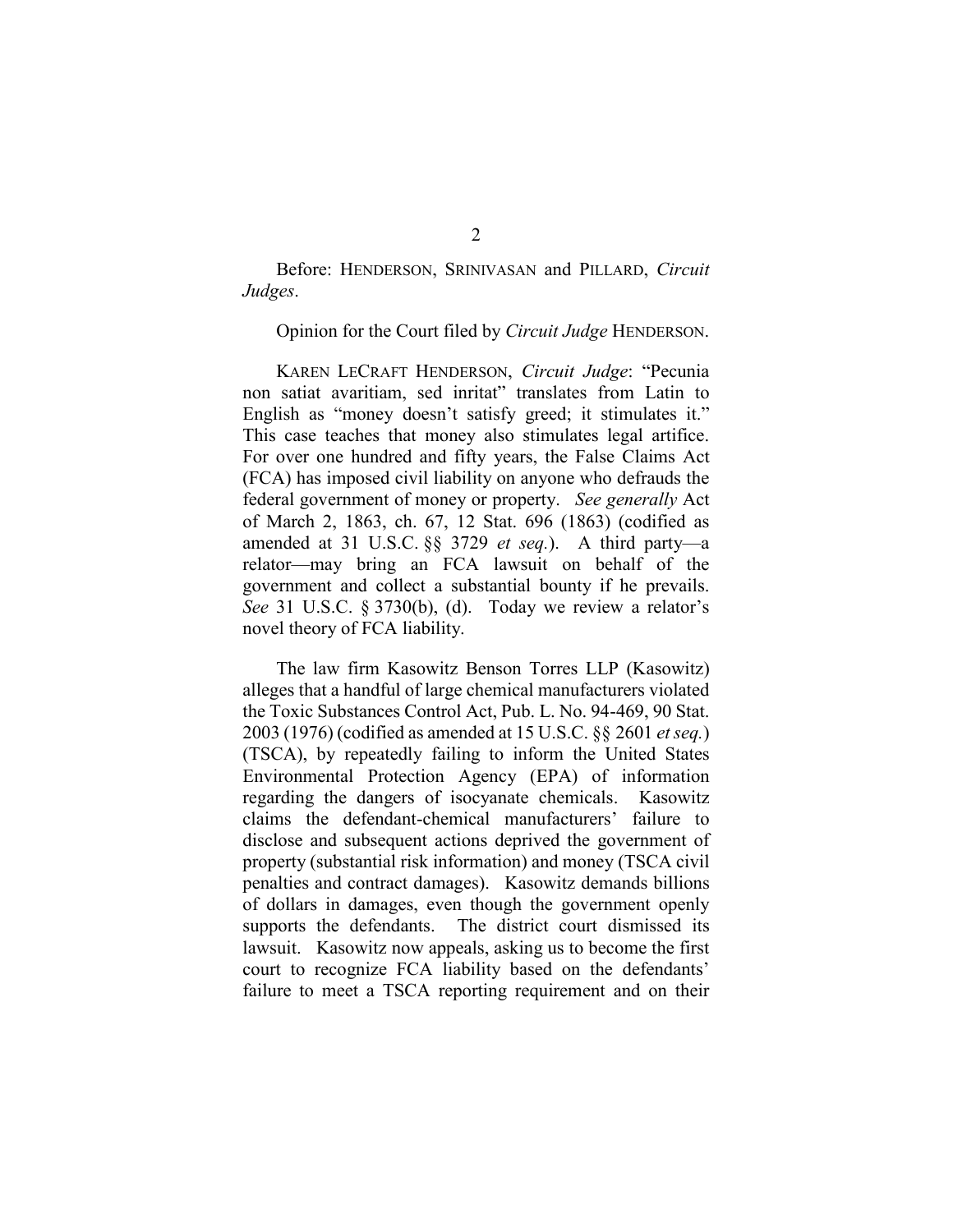failure to pay an unassessed TSCA penalty. We decline the invitation and affirm the dismissal.

## **I. BACKGROUND**

TSCA requires a chemical manufacturer, *inter alia*, to inform the EPA of substantial risk information—that is, "information which reasonably supports the conclusion that [a] substance or mixture presents a substantial risk of injury to health or the environment." 15 U.S.C. § 2607(e). TSCA authorizes the EPA to take administrative action against any individual or entity that violates the duty to disclose and to impose a civil penalty on a violator. *Id.*  $\S 2615(a)(2)(A)$ –(C). As part of its role in implementing TSCA, the EPA established the Compliance Audit Program, a "one-time voluntary compliance program designed to strongly encourage companies to voluntarily audit their files" and disclose substantial risk information. Registration and Agreement for TSCA Section 8(e) Compliance Audit Program, 56 Fed. Reg. 4128, 4129 (Feb. 1, 1991). The EPA offered a reduced civil penalty for any tardy disclosure made under the Program and reserved the right to "take appropriate enforcement action" against a violator. *Id.* The Compliance Audit Program was in effect from 1991 to 1996. *See* TSCA Section 8(e); Notification of Substantial Risk; Policy Clarification and Reporting Guidance, 68 Fed. Reg. 33,129, 33,131 (June 3, 2003) (The "EPA reached final settlements with CAP participants, announced those settlements on October 15, 1996, and collected payment for stipulated penalties.").

Kasowitz alleges that the defendants—BASF Corporation, Covestro LLC, Dow Chemical Company and Huntsman International LLC—"manufacture isocyanate chemicals, which are used to produce various polyurethane-based materials such as paint, adhesives, rigid foam for insulation,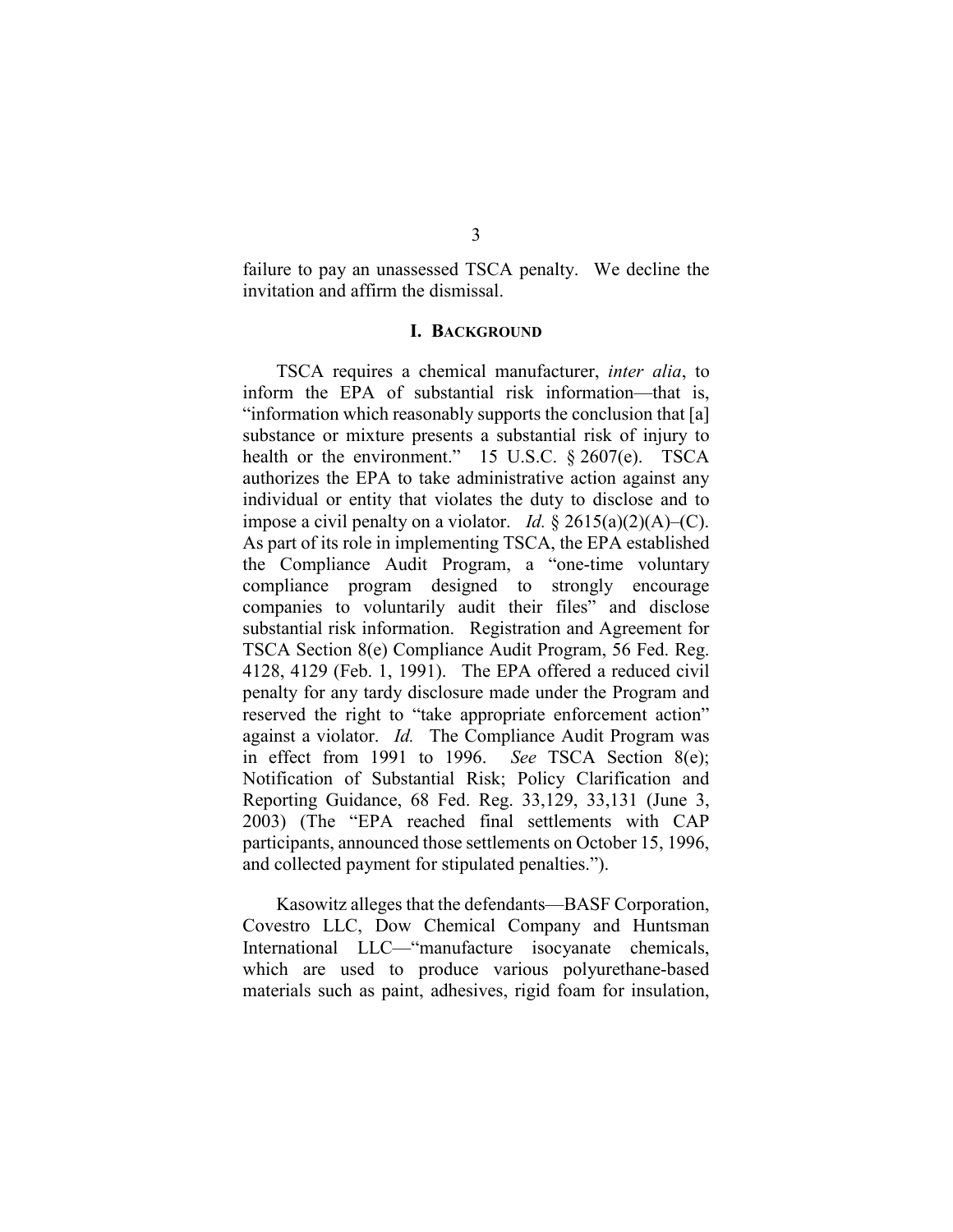flexible foam for mattresses and cushions, and parts for automotive interiors."[1](#page-3-0) *United States ex rel. Kasowitz Benson Torres LLP v. BASF Corp.*, 285 F. Supp. 3d 44, 47 (D.D.C. 2017). Isocyanate chemicals can, under some circumstances, pose a health hazard if inhaled or exposed to skin. Beginning in the late 1970s and continuing through the early 2000s, the defendants acquired information about the adverse health effects of isocyanate chemicals. They did not disclose this information to the EPA, however, not even while participating in the Compliance Audit Program.

Kasowitz sued the defendants under the FCA, alleging that their TSCA violations—and evasion of responsibility for those violations—deprived the government of its money and property. The defendants allegedly deprived the government of money by failing to pay TSCA and Compliance Audit Program civil penalties and by concealing their liability from the EPA. And the defendants allegedly deprived the government of property in the form of undisclosed substantial risk information regarding isocyanate chemicals. The complaint's first four counts allege violations of the FCA's reverse false claim provision<sup>[2](#page-3-1)</sup> (Counts One, Two and Four)

<span id="page-3-0"></span><sup>&</sup>lt;sup>1</sup> Because this appeal comes to us at the motion-to-dismiss stage, we "accept as true all of the complaint's factual allegations." *Owens v. BNP Paribas, S.A.*, 897 F.3d 266, 272 (D.C. Cir. 2018).

<span id="page-3-1"></span><sup>&</sup>lt;sup>2</sup> The reverse false claims provision specifies that: "any person" who . . . knowingly makes, uses, or causes to be made or used, a false record or statement material to an obligation to pay or transmit money or property to the Government, or knowingly conceals or knowingly and improperly avoids or decreases an obligation to pay or transmit money or property to the Government . . . is liable to the United States Government." 31 U.S.C. § 3729(a)(1)(G).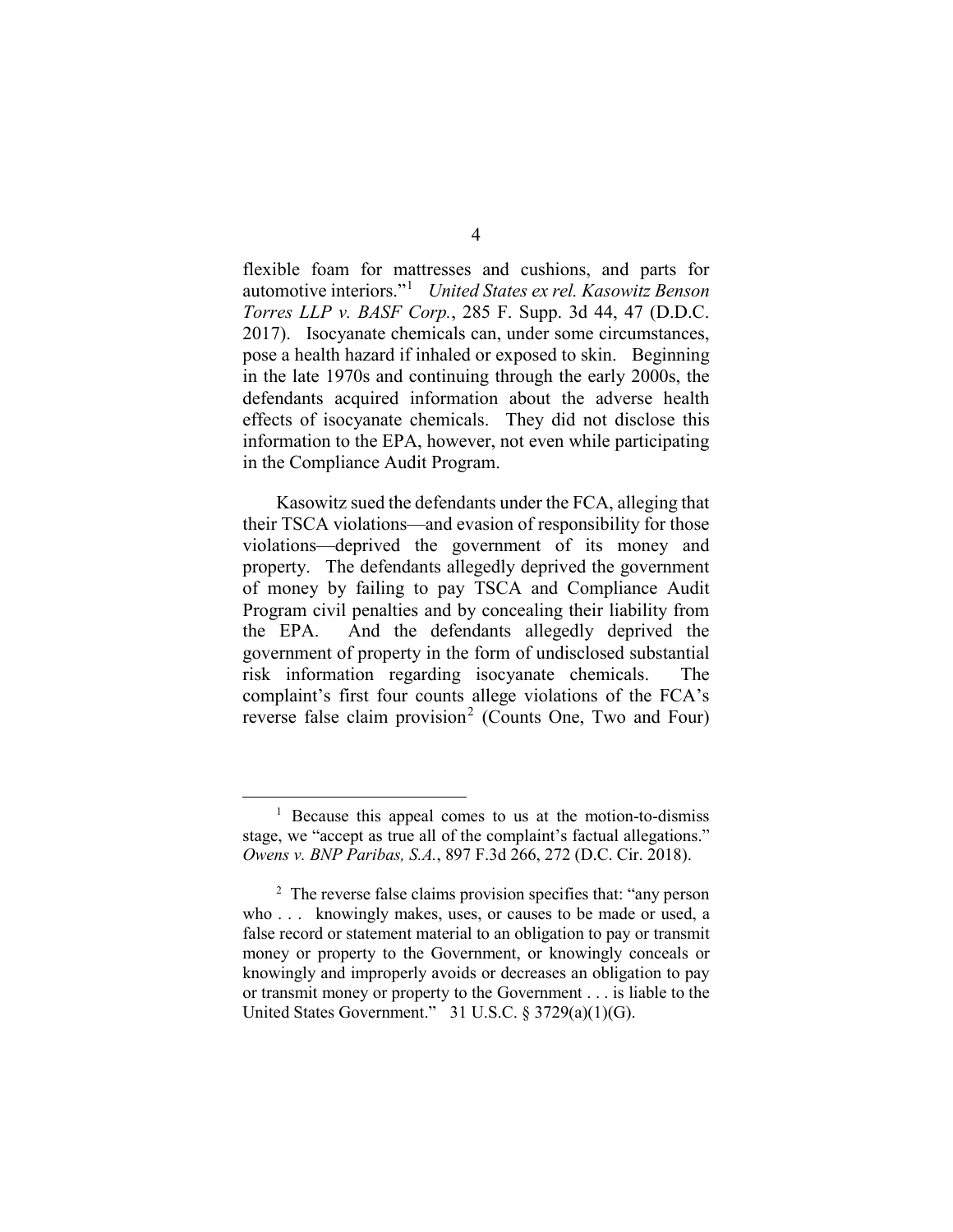and conversion provision (Count Three). $3$  Count Five alleges that the defendants engaged in a conspiracy to violate the FCA. The defendants moved to dismiss the case for failure to state a claim upon which relief can be granted. *BASF Corp.*, 285 F. Supp. 3d at 46–47, 49. The district court rejected Kasowitz's legal theories and accordingly granted the motion. *Id.* at 50– 56. Kasowitz timely appealed.

## **II. ANALYSIS**

To survive dismissal under Federal Rule of Civil Procedure 12(b)(6), a complaint must include factual allegations that establish a plausible claim to relief. *Bell Atl. Corp. v. Twombly*, 550 U.S. 544, 570 (2007) (plaintiff must plead "enough facts to state a claim to relief that is plausible on its face"). We consider *seriatim* and review *de novo* the five counts of Kasowitz's complaint. *See Elec. Privacy Info. Ctr. v. IRS*, 910 F.3d 1232, 1236 (D.C. Cir. 2018) ("We review the district court's dismissal *de novo*.").

#### **A. COUNT ONE**

Count One alleges that the defendants violated the FCA's reverse false claim provision by "knowingly conceal[ing] or . . . improperly avoid[ing] . . . an obligation to pay" money namely, civil penalties under TSCA and the Compliance Audit Program. 31 U.S.C. § 3729(a)(1)(G). The TSCA civil penalty theory is a non-starter. "[A]n unassessed potential penalty for regulatory noncompliance does not constitute an obligation that gives rise to a viable FCA claim." *Hoyte v. Am.* 

<span id="page-4-0"></span><sup>&</sup>lt;sup>3</sup> The conversion provision specifies that: "any person who . . . has possession, custody, or control of property or money used, or to be used, by the Government and knowingly delivers, or causes to be delivered, less than all of that money or property . . . is liable to the United States Government." 31 U.S.C. § 3729(a)(1)(D).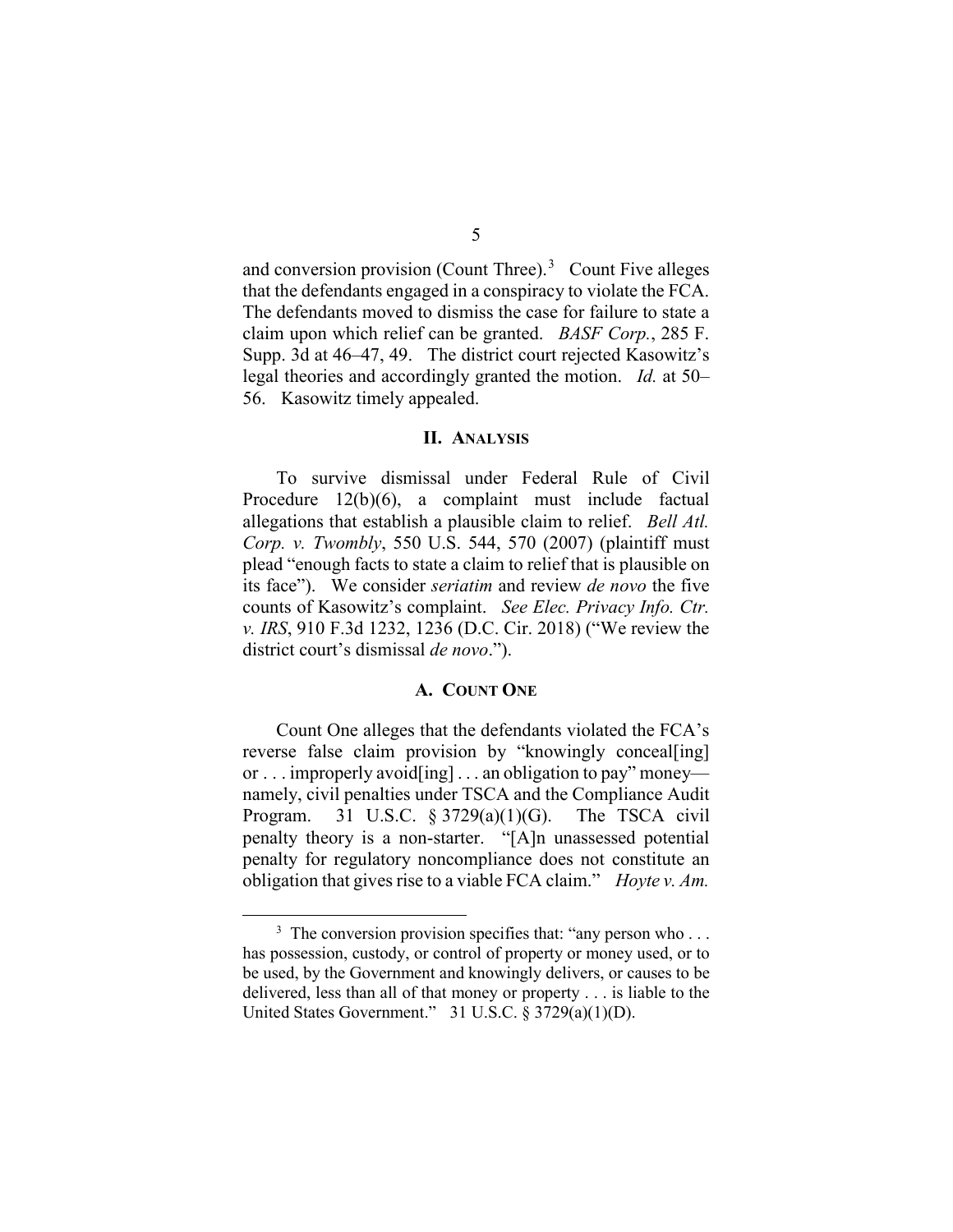*Nat'l Red Cross*, 518 F.3d 61, 67 (D.C. Cir. 2008); *see also United States ex rel. Schneider v. JPMorgan Chase Bank, Nat'l Ass'n,* 878 F.3d 309, 315 (D.C. Cir. 2017) ("[W]e have previously held that contingent exposure to penalties which may or may not ultimately materialize does not qualify as an 'obligation' under the statute."). It is undisputed that the EPA did not assess TSCA penalties against the defendants for failing to report substantial risk information regarding isocyanate chemicals. There was, thus, no FCA "obligation" for the defendants to conceal or avoid.

Kasowitz insists that TSCA automatically imposes an obligation to pay a civil penalty at the moment a defendant commits a violation. The automatic nature of the liability, in Kasowitz's view, makes a TSCA penalty an existing obligation to pay under the FCA—not an unassessed, hypothetical penalty like those we found inadequate in earlier cases, *Hoyte*, 518 F.3d at 66–67 (alleged noncompliance with administrative consent decree); *United States ex. rel. Schneider*, 878 F.3d at 314–15 (alleged noncompliance with terms of settlement agreement between mortgage lenders and federal government). As the Fifth Circuit recently held, however, the EPA—once it has taken successful administrative action—has discretion to impose either an appropriate civil penalty or no penalty at all. *United States ex rel. Simoneaux v. E.I. duPont de Nemours & Co.*, 843 F.3d 1033, 1040–41 (5th Cir. 2016). Two TSCA provisions make this conclusion inescapable. *First*, TSCA expressly grants the EPA authority to remit or otherwise decline to impose a civil penalty. 15 U.S.C.  $\S 2615(a)(2)(C)$ (EPA "may compromise, modify, or remit, with or without conditions, any civil penalty which may be imposed under this subsection."); *see also id.* § 2615(a)(2)(B) ("In determining the amount of a civil penalty, the Administrator shall take into account the nature, circumstances, extent, and gravity of the violation or violations and, with respect to the violator, ability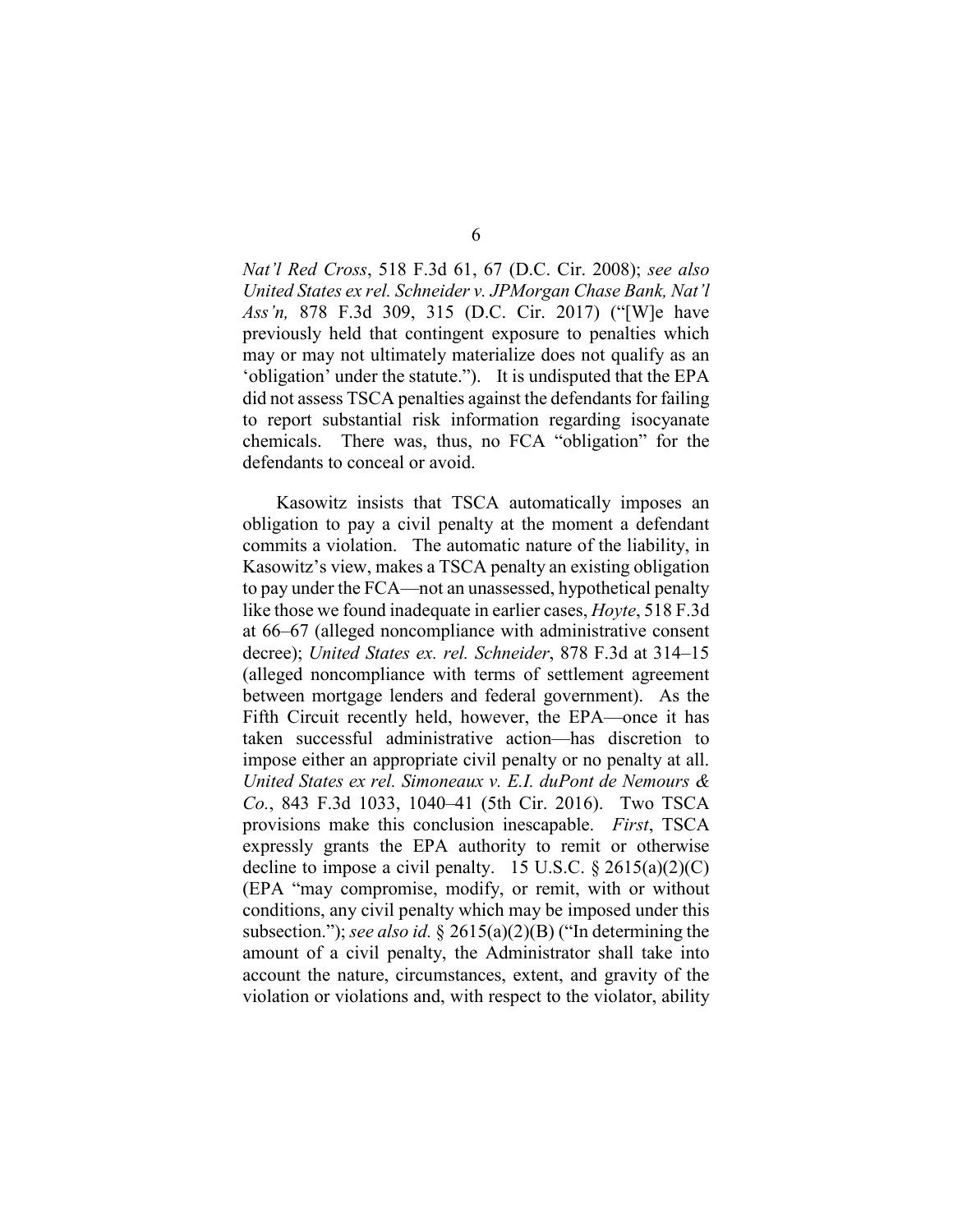to pay, effect on ability to continue to do business, any history of prior such violations, the degree of culpability, and such other matters as justice may require."). Because the EPA can remit a civil penalty—that is, "pardon or forgive" it, Black's Law Dictionary 1297 (7th ed. 1999)—TSCA does not create an obligation to pay a civil penalty at the moment of a statutory violation; an obligation arises only if and when the EPA decides to impose a penalty.<sup>[4](#page-6-0)</sup> *Accord United States ex rel. Simoneaux*, 843 F.3d at 1040 ("[M]ost regulatory statutes, such as the TSCA, impose only a duty to obey the law, and the duty to *pay* regulatory penalties is not 'established' until the penalties are assessed."). *Second*, TSCA itself recognizes that not every violation results in a civil penalty. Section  $2615(b)(1)$  provides that a willful violator, upon conviction, is subject to a fine or imprisonment "in addition to or *in lieu of any civil penalty* which may be imposed under subsection (a)." 15 U.S.C. § 2615(b)(1) (emphasis added). The phrase "in lieu of any civil penalty" means that not every TSCA violation carries a civil penalty. In short: Kasowitz's theory of automatic civil penalty liability is incorrect.

Kasowitz's Compliance Audit Program claim fares no better. The Compliance Audit Program offered a participating company a reduced civil penalty in exchange for making an overdue submission of substantial risk information. Registration and Agreement for TSCA Section 8(e)

<span id="page-6-0"></span> <sup>4</sup> Our decision in *3M Company (Minnesota Mining & Manufacturing) v. Browner*, 17 F.3d 1453 (D.C. Cir. 1994), is not to the contrary. There we stated that "[b]ecause liability for the penalty attaches at the moment of the violation, one would expect this to be the time when the claim for the penalty 'first accrued'" for statute of limitations purposes. *Id.* at 1461. *3M Company* addresses when a defendant becomes *liable* for a TSCA penalty; it says nothing about when a defendant becomes obligated to *pay* a TSCA penalty.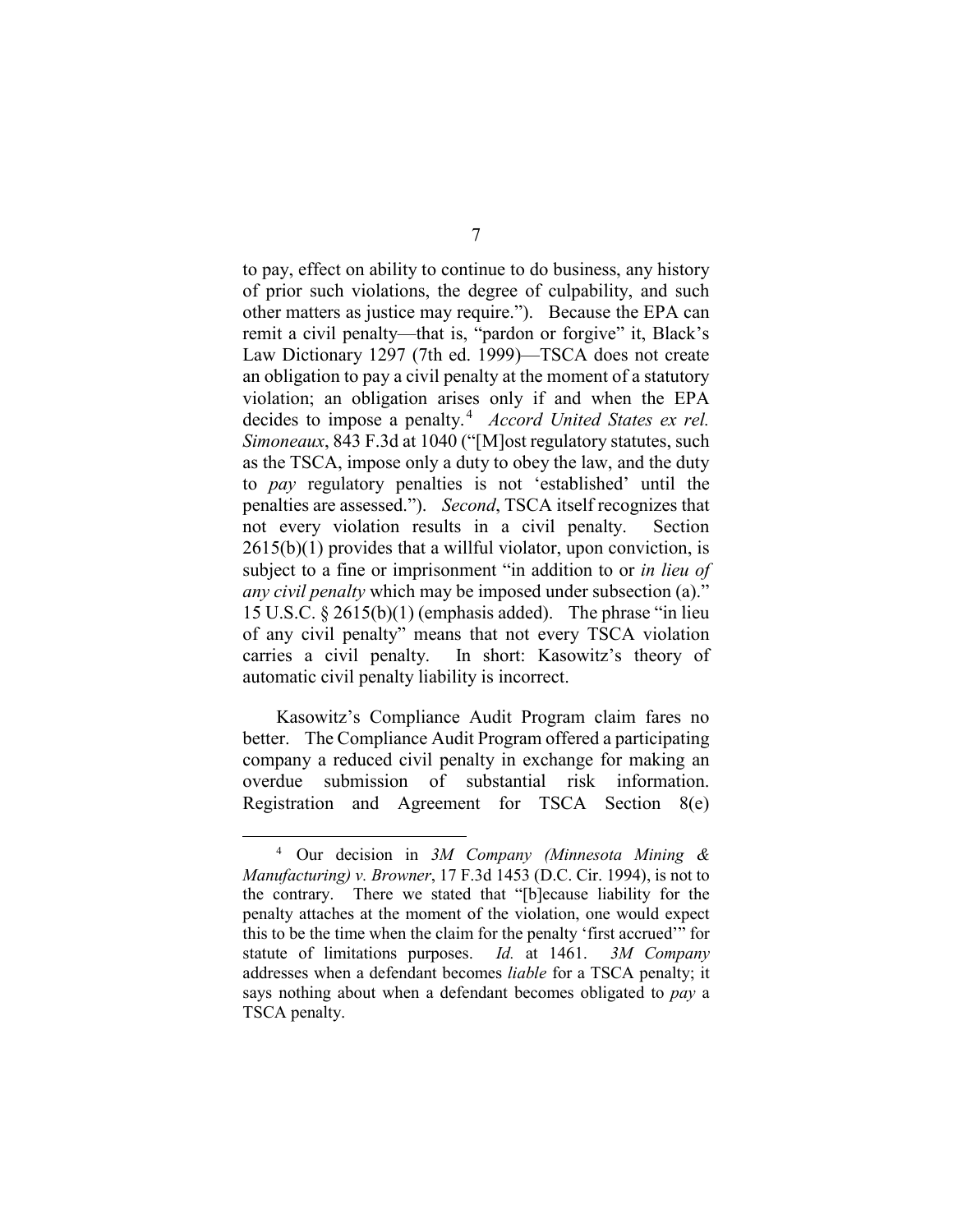Compliance Audit Program, 56 Fed. Reg. at 4129–31. A participating company that failed to submit substantial risk information, however, faced no additional penalty. Instead, the EPA reserved its right to initiate administrative action and seek an ordinary TSCA civil penalty. *Id.* at 4129 ("EPA reserves its rights under TSCA section 16 to take appropriate enforcement action if EPA determines later that the Regulatee was required to submit under TSCA section 8(e) a study or report determined by the Regulatee to be not reportable and therefore not submitted under the TSCA Section 8(e) Compliance Audit Program."). In other words, a manufacturer that withheld substantial risk information was in the same position it would have been in had it not participated in the Compliance Audit Program at all. Kasowitz's Compliance Audit Program claim thus adds nothing to its TSCA civil penalty claim, which fails for the reasons just described.

# **B. COUNT TWO**

Count Two alleges that the defendants violated the reverse false claim provision by "knowingly conceal [ing] or  $\ldots$ improperly avoid[ing] . . . an obligation to pay or transmit" property in the form of substantial risk information. 31 U.S.C.  $§ 3729(a)(1)(G)$ . We assume, without deciding, that the substantial risk information identified in the complaint constitutes the defendants' property. And there is no doubt that TSCA establishes an "obligation" to inform the EPA of substantial risk information. 15 U.S.C. § 2607(e) ("Any person who manufactures . . . a chemical substance or mixture and who obtains information . . . that such substance or mixture presents a substantial risk of injury to health or the environment *shall immediately inform* the Administrator." (emphasis added)). The issue is whether the TSCA obligation to inform the EPA of substantial risk information qualifies as an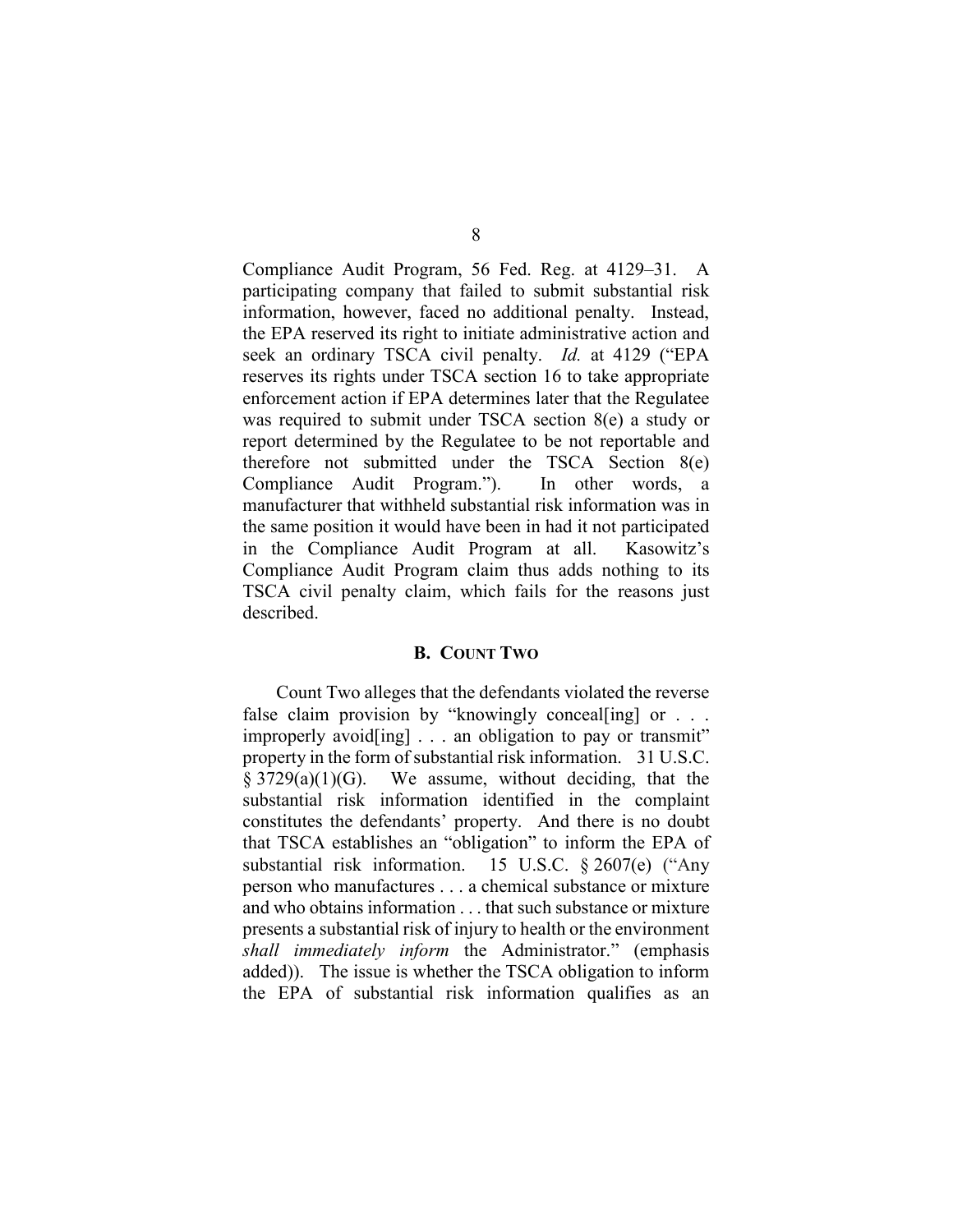obligation to transmit property. *See* 31 U.S.C. § 3729(a)(1)(G) (making liable anyone who "knowingly conceals or knowingly and improperly avoids or decreases *an obligation to pay or transmit money or property* to the Government" (emphasis added)). We conclude that it does not and therefore affirm the dismissal of Count Two.

The starting place is the United States Supreme Court's decision in *Cleveland v. United States*, 531 U.S. 12 (2000), which considered whether "making false statements in applying to the Louisiana State Police for permission to operate video poker machines" defrauded the State of Louisiana of property, *id.* at 15. The Court stated that the gaming license regime at issue was a "typical regulatory program": it governed "engagement in pursuits that private actors may not undertake without official authorization," *id.* at 21, and aimed to maintain "public confidence and trust that gaming activities . . . are conducted honestly," *id.* at 20 (quoting La. Stat. Ann.  $\S 27:306(A)(1)$  (2000)). Louisiana's "core concern," then, was "*regulatory*." *Id.* The Court compared Louisiana's gaming license interest to those interests traditionally protected by property law and found no analog. *Id.* at 21–24. Accordingly, the Court concluded that Louisiana lacked a property interest. *Id.* at 24 ("We reject the Government's theories of property rights," in part, "because they stray from traditional concepts of property.").

For similar reasons, we conclude that TSCA does not require the transmission of a property interest. TSCA gives the EPA one—and only one—interest in substantial risk information: the right to be informed of it. 15 U.S.C. § 2607(e). And the EPA's "core concern is regulatory." *Cleveland*, 531 U.S. at 20 (emphasis omitted). It does not acquire information for its own economic benefit but to carry out its regulatory mission. TSCA's substantial-risk-reporting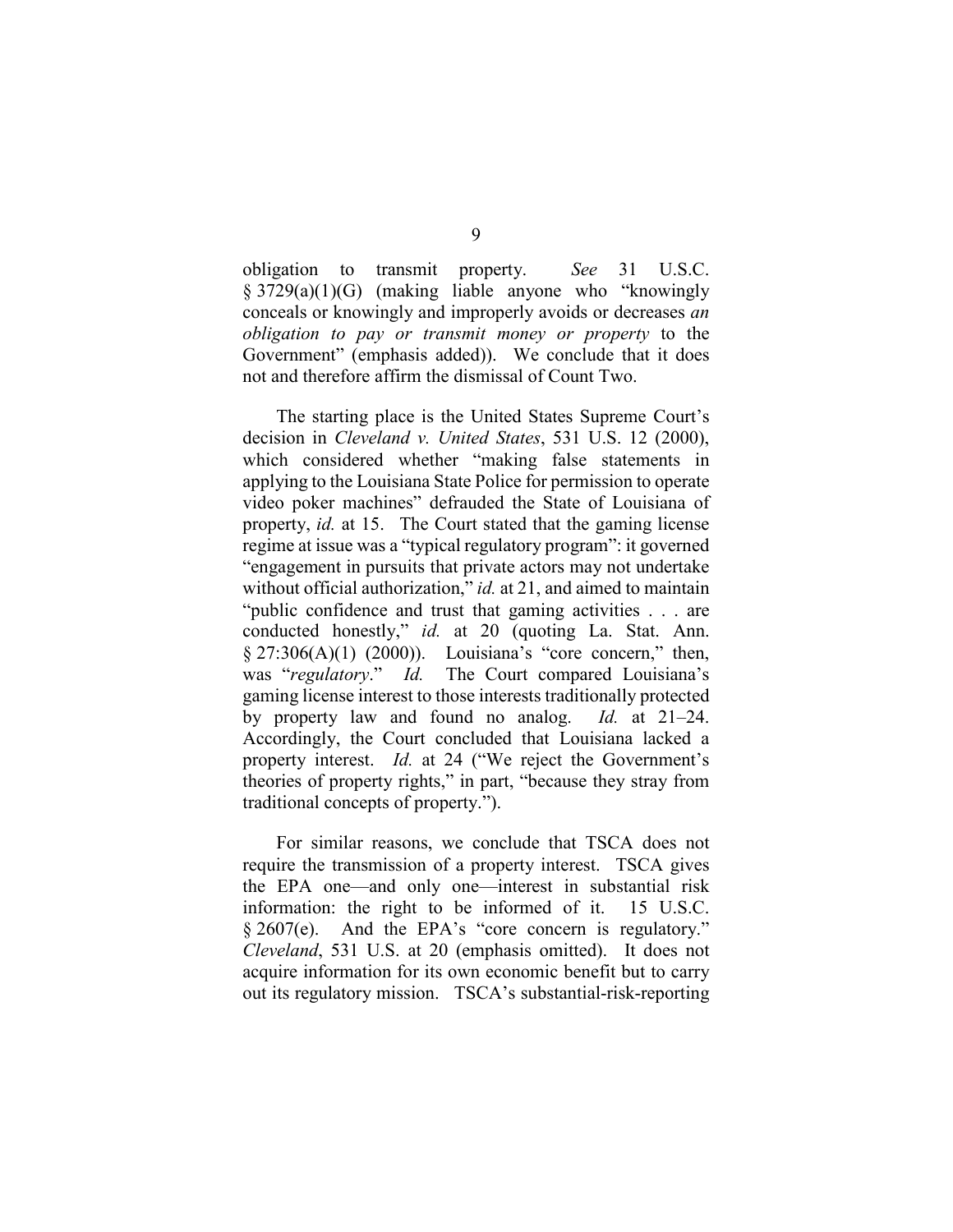requirement facilitates the EPA's role in "regulat[ing] chemical substances and mixtures which present an unreasonable risk of injury to health or the environment."  $15$  U.S.C. § 2601(b)(2). Like the gaming license at issue in *Cleveland*, moreover, the EPA's statutory right to be informed of substantial risk information does not constitute a traditional property right. Granted, the law has long protected property interests in limited forms of information. *E.g.*, *Carpenter v. United States*, 484 U.S. 19, 26 (1987) ("Confidential business information has long been recognized as property."); *Ruckelshaus v. Monsanto Co.*, 467 U.S. 986, 1002 (1984) (trade secrets). But the EPA's statutory right to be informed of information is not among them. Indeed, Kasowitz cites no precedent that recognizes as a property right a government agency's statutory entitlement to receive information from a regulated party. Accordingly, TSCA's command to "inform" the EPA of substantial risk information is not an obligation to "transmit" an interest in "property." *Cf. Patrick v. Comm'r of Internal Revenue*, 799 F.3d 885, 889 (7th Cir. 2015) (information did not constitute property because plaintiff "had no right to stop anyone else from using it").

Kasowitz's property claim has a second major flaw: the FCA is not "a vehicle for punishing garden-variety . . . regulatory violations." *Universal Health Servs., Inc. v. United States*, 136 S. Ct. 1989, 2003 (2016). Keeping with that principle, in *United States ex rel. Bahrani v. Conagra, Inc.*, 465 F.3d 1189 (10th Cir. 2006), the Tenth Circuit rejected an FCA relator's effort to locate a government property right in a prosaic regulatory requirement, *id.* at 1205. The relator there sued Conagra for modifying export certificates issued by the United States Department of Agriculture (Agriculture). *Id.* at 1192–95. Under applicable regulations, Conagra had to return the certificates to Agriculture once it concluded that the modifications were necessary. *See id.* at 1204–05. The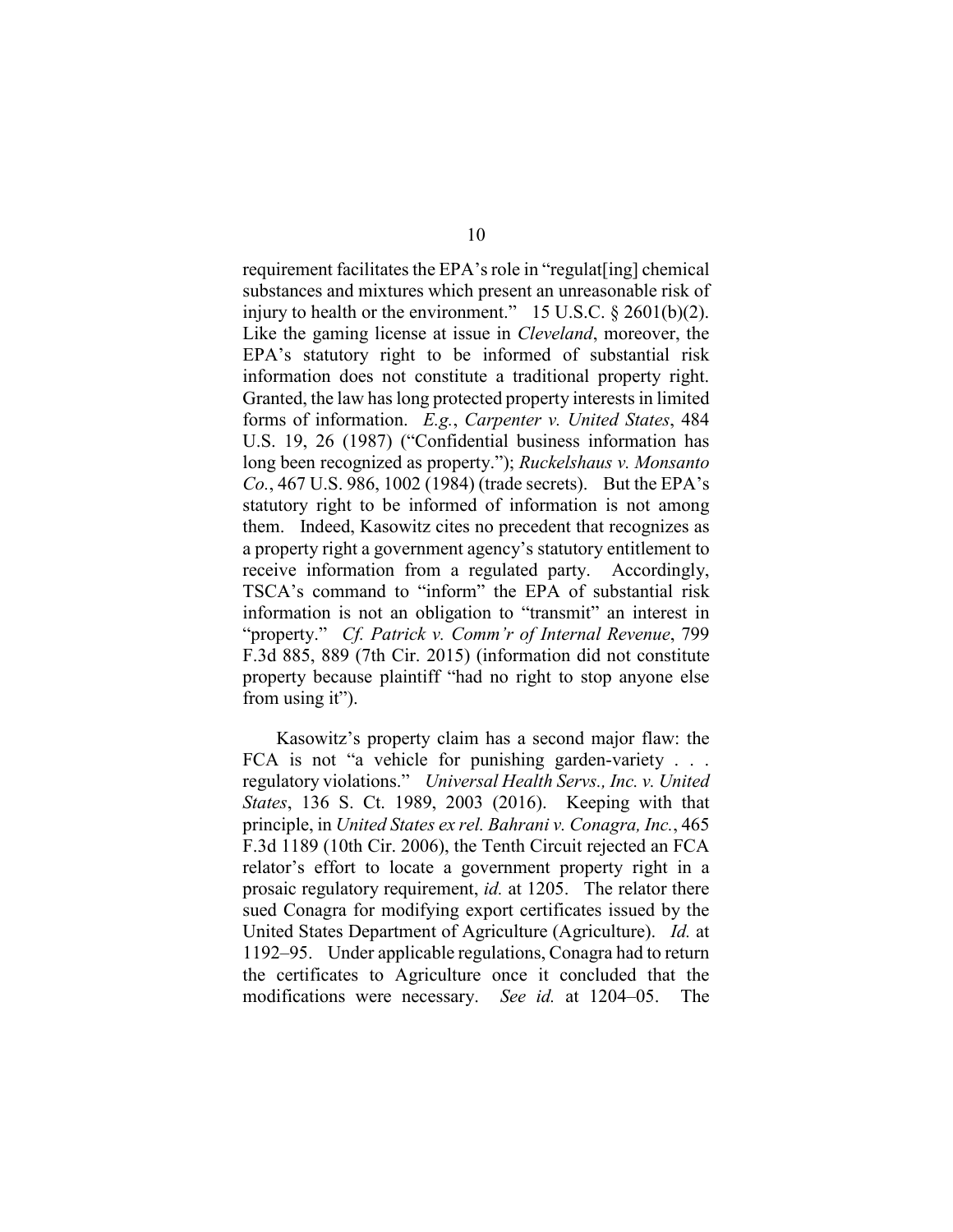relator claimed that "[b]y making changes on the original certificates instead of returning them . . . Conagra employees avoided an obligation to 'transmit . . . property to the Government." *Id.* at 1205 (third alteration in original) (quoting 31 U.S.C. § 3729(a)(7)). The Tenth Circuit rejected the relator's novel idea that the certificates constitute government property, explaining that "applying the [FCA] in this fashion would stretch it far beyond its intended purpose." *Id.* So too here. Regulatory reporting requirements, including TSCA's requirement to report substantial risk information, are a mainstay of regulatory agencies. *E.g.*, 29 U.S.C. § 1024(a)(1) (ERISA); 42 U.S.C. § 7671b(b) (Clean Air Act); 42 U.S.C. § 11004 (EPCRA). And Kasowitz's property rights theory, if adopted, would make any violation of countless reporting requirements actionable under the FCA. Absent ample evidence of congressional intent, we will not interpret the term "property" in a way that fundamentally changes the relationship between the FCA and "garden-variety . . . regulatory violations." *Universal Health Servs., Inc.*, 136 S. Ct. at 2003.

# **C. COUNTS THREE, FOUR AND FIVE**

Count Three alleges that the defendants violated the FCA's conversion provision by failing to deliver money (TSCA civil penalties) or property (substantial risk information) to the EPA. To be liable under the conversion provision, however, a defendant must possess "property or money used, or to be used, by the Government." 31 U.S.C.  $\S$  3729(a)(1)(D). But the defendants did not possess any such money or property. The EPA did not assess civil penalties against the defendants and no obligation to pay the EPA any money automatically arose based on the defendants' alleged TSCA violations: they did not possess money to be used by the government. *See supra* Section II.A. Likewise, TSCA did